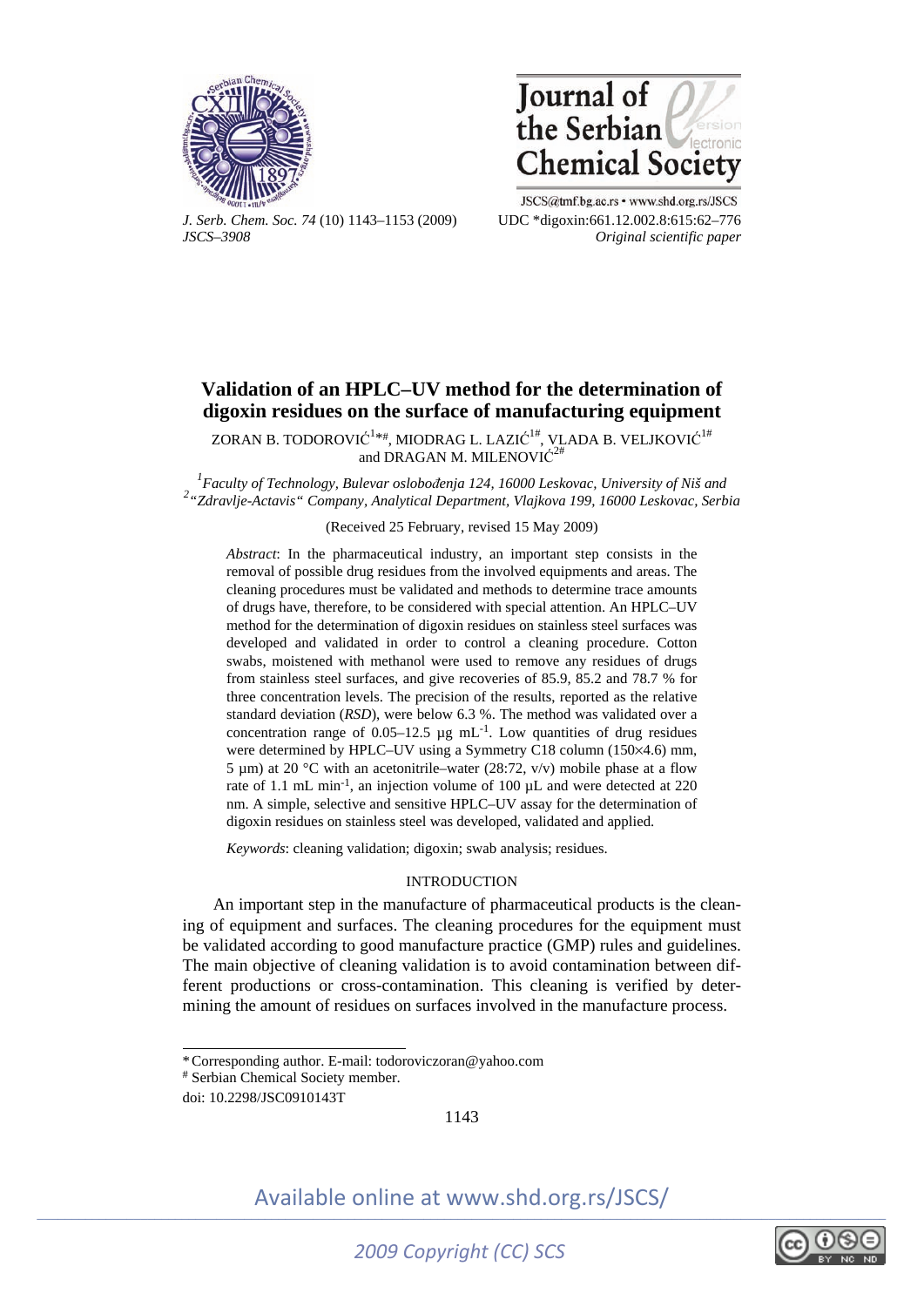Cleaning validation consists of two separate activities: the first is the development and validation of the cleaning procedure used to remove drug residues from manufacturing surfaces and the second involves the development and validation of methods for quantifying residuals from the surfaces of manufacturing equipment. Furthermore, many sampling points of the manufacturing facility and the manufacturing equipment have to be tested to verify the occurrence of contamination. For these reasons, an analytical method for residue monitoring should also be rapid and simple.<sup>1</sup>

The acceptable limit for residue in equipment is not established in the current regulations. According to the FDA, the limit should be based on logical criteria, involving the risks associated with residues of a determined product. The calculation of an acceptable residual limit, the maximum allowable carryover of active products in production equipment should be based on therapeutic doses, the toxicological index and a general limit (10 ppm). Several mathematical formulas were proposed to establish the acceptable residual limit.<sup>1–7</sup>

Digoxin (Fig. 1) is a cardioactive glycoside isolated from the leaves of *Digitalis lanata* and is the most frequently used drug in the treatment of congestive heart failure.<sup>8</sup> Numerous methods have been published for the quantitative determination of digoxin in raw materials,  $9-13$  tablets,  $14-18$  other solid dosage forms,  $19$ human plasma, urine, serum<sup>20–23</sup> and *Digitalis* leaves.<sup>24,25</sup>



Fig. 1. Chemical structure of digoxin.

A literature survey revealed that no validation of cleaning methods for digoxin is to be found. Due to their high sensitivity and selectivity, analytical methods such as liquid chromatography were previously reported to be used for the determination of residues to control cleaning procedures.5–7,26–32

Taking the above-mentioned consideration into account, the aim of this study was to develop and validate a simple analytical method that allows the determination of trace levels of digoxin residues in production area equipment and to confirm the efficiency of the cleaning procedure. The analytical method reported was validated considering selectivity, linearity, accuracy, precision and limits of detection (*LOD*) and quantification (*LOQ*). The stability of digoxin samples was also studied.33

$$
\text{O}\underset{\text{BV} \text{NG} \text{ NLO}}{\bigcirc} \text{O}
$$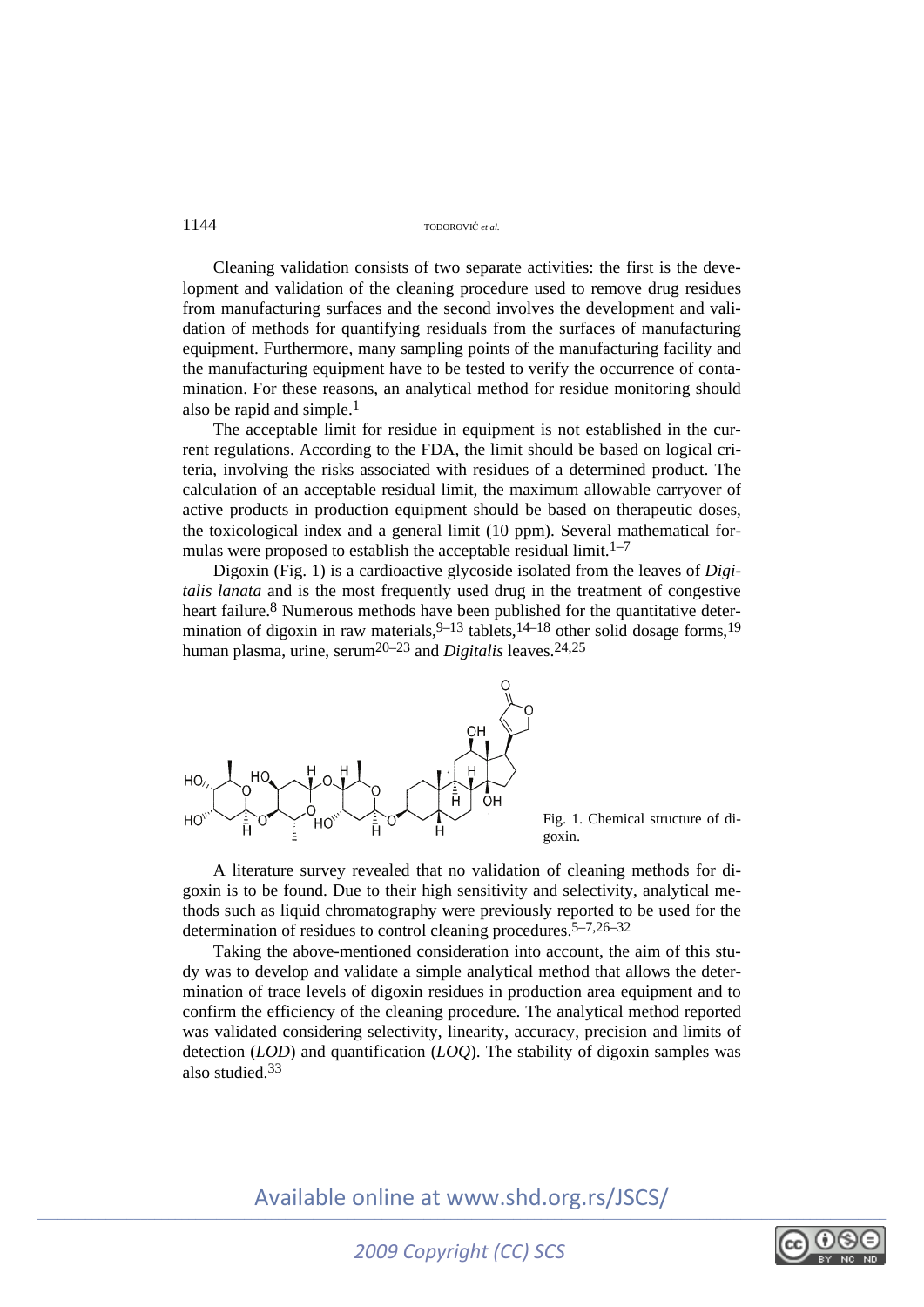#### EXPERIMENTAL

#### *Chemicals and reagents*

The certified digoxin, working standard was purchased from Roche Diagnostics GmbH (Mannheim, Germany). Acetonitrile and methanol (HPLC gradient grade) were purchased from J. T. Baker (Deventer, Holland). Purified water was obtained from Arium Laboratory Equipment (RO, UV) Sartorius AG (Gottingen, Germany). The extraction–recovery sampling was realized with Alpha® Swab polyester on a polypropylene handle – TX714A (ITW Texwipe®, Mahwah, NJ, USA). The mobile phase was filtered through a 0.45 µm Sartorius membrane filter (Gottingen, Germany).

#### *Equipment*

The HPLC system consisted of a degasser G1379B, a bin pump G1312A, an automatic injector G1329A, a thermostated column oven G1316A and a multiwavelength detector G1365B, all 1200 Series from Agilent Technologies, which were controlled by an HP Chemstation software (Waldbroon, Germany). The employed ultrasonic bath was from Elma, Transsonic 470/H (Singen, Germany) and the analytical balance was from Sartorius AG, CP224S – – OCE (Gottingen, Germany); accuracy of the balance:  $\pm 0.0001$  g.

#### *Chromatographic conditions*

All chromatographic experiments were performed in the isocratic mode. The mobile phase was acetonitrile-water (28:72,  $v/v$ ) at a flow rate of 1.1 mL min<sup>-1</sup>. The separation was performed at 20 °C on a Symmetry C18 column ((150×4.6) mm, 5 µm) from Waters (Milford, MA, USA). UV detection was realized at 220 nm. The injection volume was fixed at 100 µL.

#### *Standard solutions preparation*

The stock solution of standard was prepared by accurately weighing digoxin standard (approximately 12.5 mg) and transferring it into a 100 mL volumetric flask. Approximately, 20 mL of methanol was added and the content of the flask was sonified for 15 min. The solution in the flask was diluted to volume with 20 mL acetonitrile and water; the final concentration being  $125 \text{ µg} \text{ mL}^{-1}$  digoxin. Dilutions were later prepared with water to obtain solutions for calibration (0.05–12.5  $\mu$ g mL<sup>-1</sup>) and standard solution for the positive swab control at three concentration levels  $(0.625, 3.125, 3.125, 1.125)$  ug per swab level). These solutions were filtered through a 0.45 µm regenerated cellulose filter before analysis and injected in triplicate.

#### *Sample preparation*

The selected surfaces (5 cm×5 cm) of stainless steel, previously cleaned and dried, were sprayed with 500 µL of a standard solution, for the positive swab control at all concentration levels, and the solvent was allowed to evaporate (approximate time was 2 h). The surfaces were wiped with the first cotton swab soaked with methanol, passing it in various directions, to remove the residues from the stainless steel. The other dry cotton swab was used to wipe the wet surfaces. The swabs were placed into a 25 mL screw cap test tube, and 5.0 mL of the purified water was pipetted into adequate sample tubes. The background control sample was prepared from the extraction media. The negative swab control was prepared in the same way as the samples, using swabs, which had not been in contact with the test surface. In addition, test and excipient solutions were prepared according to the content of tablets to assure that they did not interfere with digoxin. Subsequently, the tubes were placed in an ultrasonic bath for 15 min and the solutions were analyzed by HPLC–UV.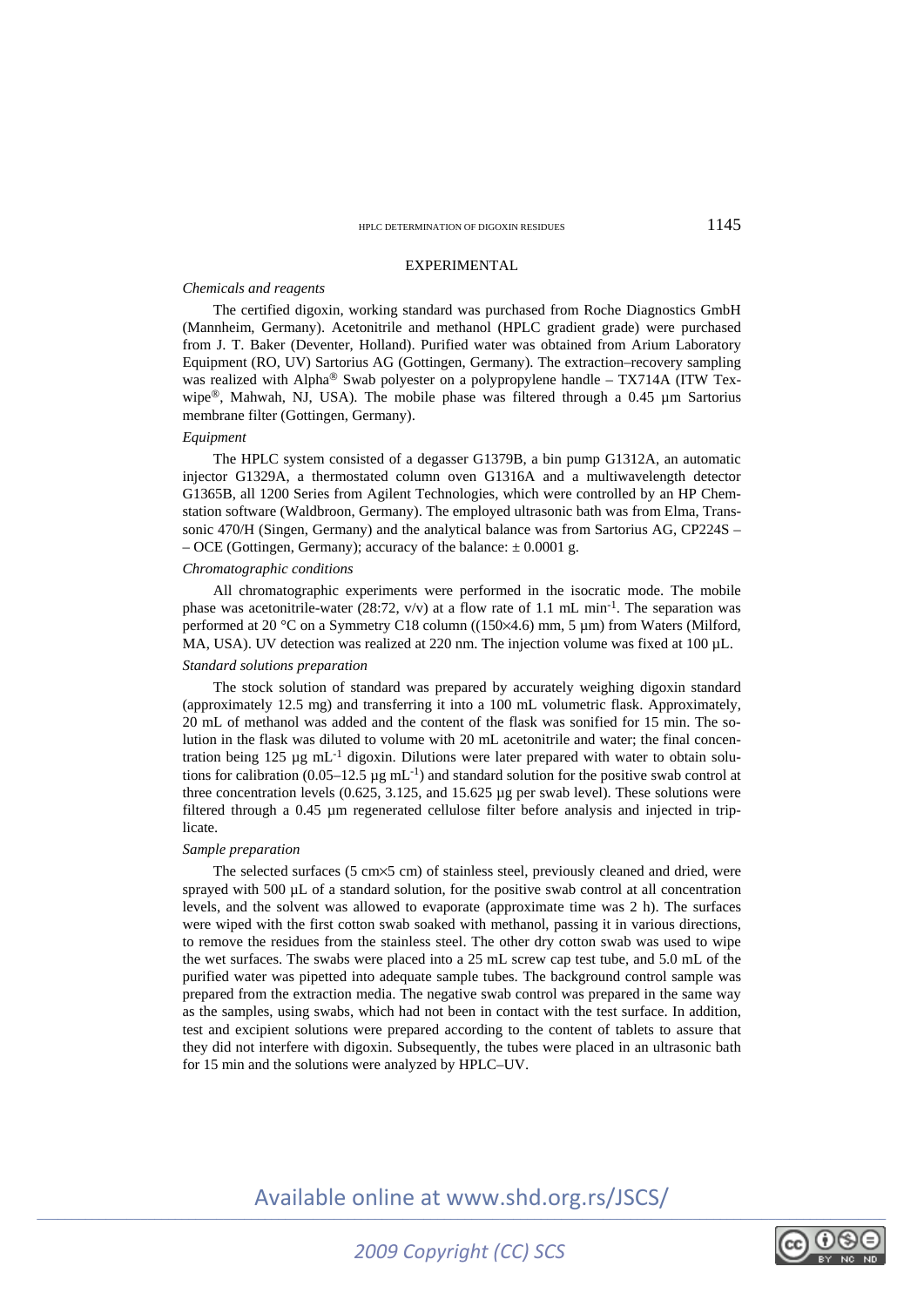### RESULTS AND DISCUSSION

#### *Acceptance limit calculation*

The maximum allowable carryover (MACO) is the acceptable transferred amount from the previous to the following product. The MACO is determined based on the therapeutic dose, toxicity and generally 10 ppm criterion. Once the maximum allowable residue limit in the subsequent product was determined, the next step was the determination of the residue limit in terms of the contamination level of active ingredient *per* surface area of equipment. The total surface area of the equipment in direct contact with the product was accounted for in the calculations. The limit per surface area was calculated from the equipment surface area and the most stringent maximum allowable carryover (the most stringent criterion being based on the therapeutic dose in this case). The 0.1 % dose limit criterion is justified by the principle that an active pharmaceutical ingredient (API) at a concentration of 1/1000 of its lowest therapeutic dose will not produce any adverse effects on human health. The calculated limit per surface area (LSA) in the case of digoxin was 1.20  $\mu$ g swab<sup>-1</sup> *pro* 25 cm<sup>2</sup>. A stainless steel surface area of 5 cm×5 cm was chosen for practical reasons.

# *Optimization of the chromatographic conditions*

To obtain the best chromatographic conditions, the wavelength for detection, the column and the mobile phase composition were adequately selected. The main objective was to develop an HPLC–UV method that, running in the isocratic mode, allowed the determination of digoxin residues collected by swabs, without interference of impurities originating from the swabs, plates and extraction media.

For the analysis, 220 nm was selected for detection because the drug has a sufficient absorption at this wavelength and low quantities of digoxin may be detected correctly. Furthermore, the calibration curve obtained at 220 nm showed good linearity.

Regarding the chromatographic procedure, different C18 columns were evaluated: LiChrosorb RP-18, Nucleosil C-18, µBondapak C-18, but Symmetry C-18  $((150\times4.6)$  mm, 5 µm) was preferred to improve the peak symmetry and to obtain an appropriate retention time.

A mixture of acetonitrile–water in different proportions is frequently used as the mobile phase. In order to improve the selectivity and sensitivity, the amount of acetonitrile was varied between 20 and 40 vol. %. The best separation was achieved with the proposed mobile phase acetonitrile–water (28:72,  $v/v$ ) at a flow rate of 1.1 mL min<sup>-1</sup>. Furthermore, with decreasing flow rate, the column backpressure is lower and hence the column life is prolonged.

The injection volume was varied between 10 and 100 µL and was finally set at 100 µL in order to increase the sensitivity of the method without sacrificing the chromatographic peak shape. Taking into account the results obtained with

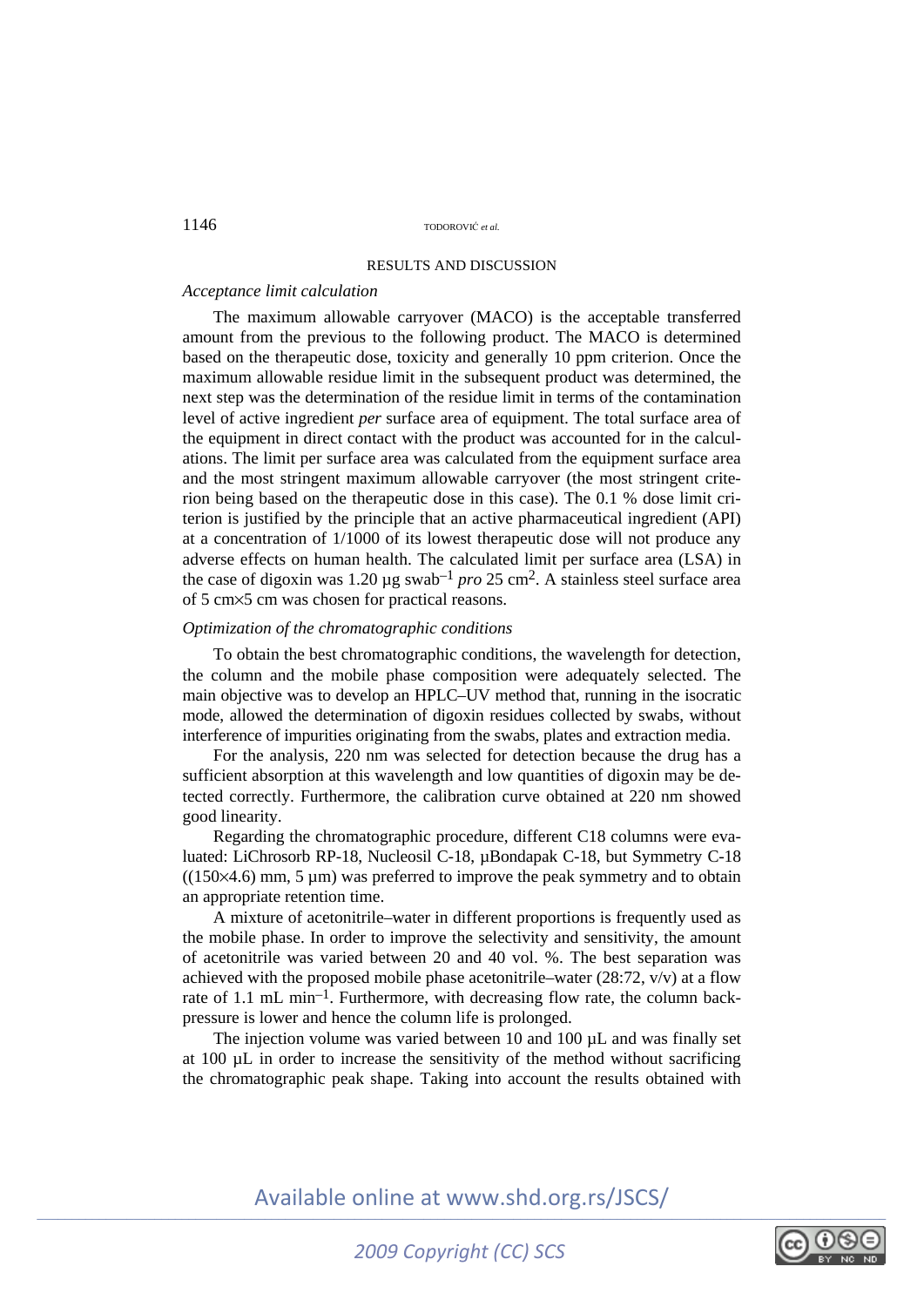different C18 columns and the tested mobile phases, the already defined chromatographic conditions were finally chosen. The sensitivity achieved by this method was much better than the initial method given by Song *et al.*,<sup>9</sup> which was modified in order to accommodate the requirements of trace analysis specific for a cleaning validation study.

#### *Optimization of the sample treatment*

Cotton swabs were spiked with different quantities of digoxin and placed into glass tubes. After the addition of different solvents (water, methanol and the mobile phase), the tubes were sonified for different times (5, 15 and 30 min) and the solutions analyzed by HPLC. The optimum conditions were achieved with water as the extracting solvent and a sonification time of 15 min. In all cases, the best results were obtained using two cotton swabs (the first wetted with methanol and the second dry); hence, this technique was applied in the subsequent work.

### *Validation of the method*

Once the chromatographic conditions had been selected, the method was validated, whereby attention was paid to the selectivity, linearity, limit of detection, limit of quantification, precision, accuracy and sample stability.

*Suitability test*. System suitability testing is essential for the assurance of the quality performance of a chromatographic system. During performing the system suitability tests, in all cases,  $RSD$  of the peak areas was  $<$  2 %, the average number of theoretical plates per column was > 5500 and the USP tailing factor was about 1.08.

*Selectivity*. The selectivity of the method was checked by injecting the digoxin standard, the background control sample, the negative swab control, the unspiked stainless steel 5 cm×5 cm plate swabbed as described and the excipient mixture (according to the content of the tablets). The results are shown in Fig. 2, from which it can be observed that there were no mutual interferences.

*Linearity*. Linearity data were obtained by plotting the area of the digoxin peak, expressed in area units, against the concentration of digoxin, expressed as  $\mu$ g mL<sup>-1</sup>. A linear regression least square analysis was performed in order to determine the slope, intercept and coefficient of determination. The standard curve was linear from  $0.05-12.5 \mu g \text{ mL}^{-1}$ . The values of the slope, intercept and coefficient of determination of the calibration curve for digoxin are given in Table I. The high value of the coefficient of determination indicated good linearity.

*Limit of detection and quantification*. *LOD* and *LOQ* were determined based on the standard deviation of the response (*y*-intercept) and the slope of the calibration curve at low concentration levels according to ICH guidelines. The *LOD* and *LOQ* for digoxin were found to be 0.010 and 0.030  $\mu$ g mL<sup>-1</sup>, respectively.

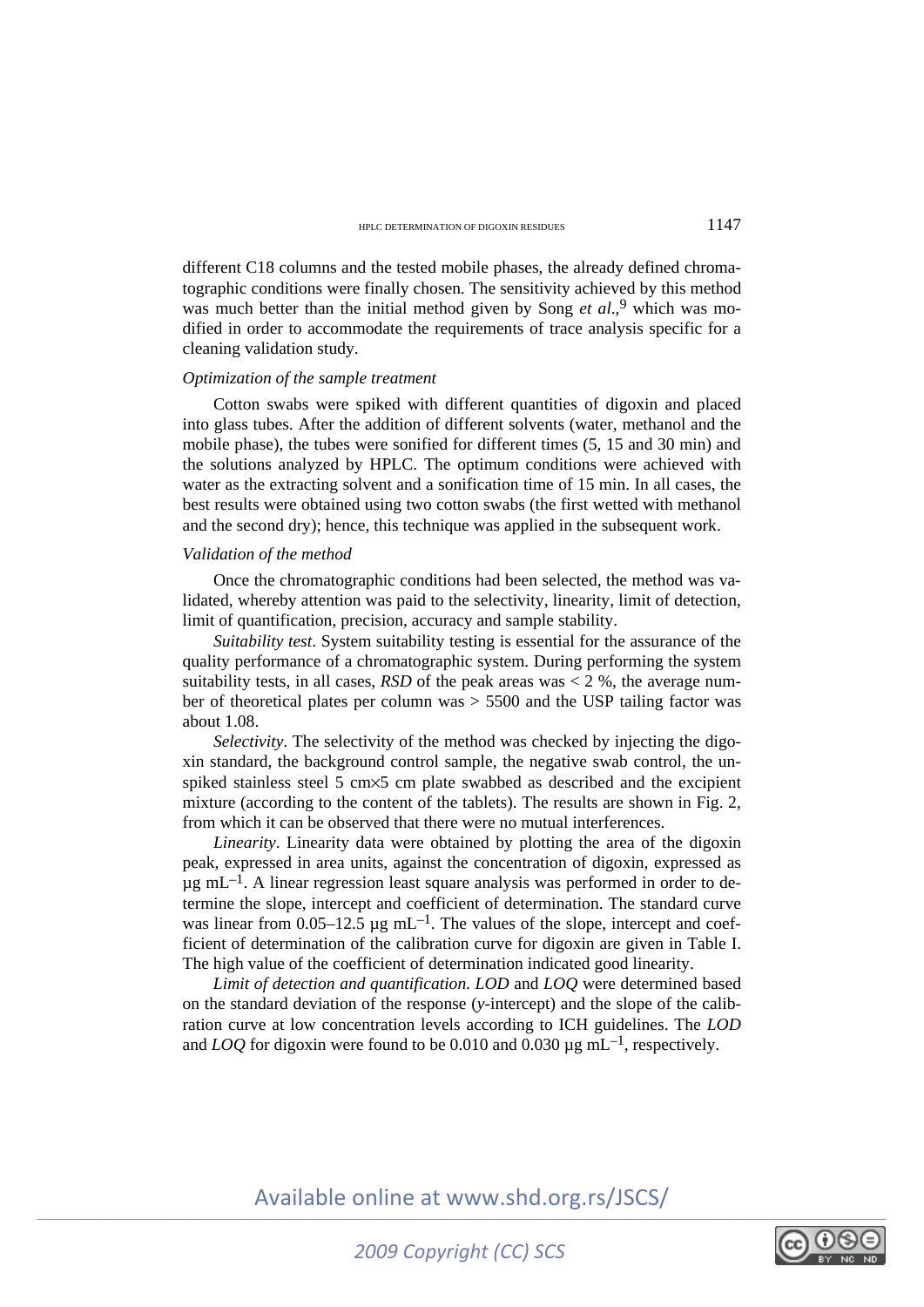



TABLE I. Linear regression data in the analysis of digoxin

| Statistical parameters                        | Values                 |
|-----------------------------------------------|------------------------|
| Concentration range, $\mu$ g mL <sup>-1</sup> | $0.050 - 12.50$        |
| Regression equation                           | $y = 64.342x + 4.7658$ |
| Coefficient of determination                  | $r^2 = 0.9999$         |
| $S(a)$ -error in intercept                    | 2.684                  |
| $S(b)$ -error in slope                        | 0.428                  |
| $S(y/x)$ -error for y-est                     | 0.195                  |

*Precision and accuracy*. The precision and accuracy of the procedure, reported as relative standard deviation (*RSD*) and the recovery (%), respectively, were assessed by comparing the amount of analyte determined *versus* the known amount spiked at three different concentration levels with 6 replicates  $(n = 6)$  for each investigated concentration level. The method precision and accuracy were determined for spiked and dried swabs and plates. The recovery, 95 % confidence interval, and the *RSD* values obtained on spiked and dried swabs and plates (Table II) for each level illustrated the good precision and accuracy of the method. These precision and recovery results are acceptable for the purpose of residue monitoring.

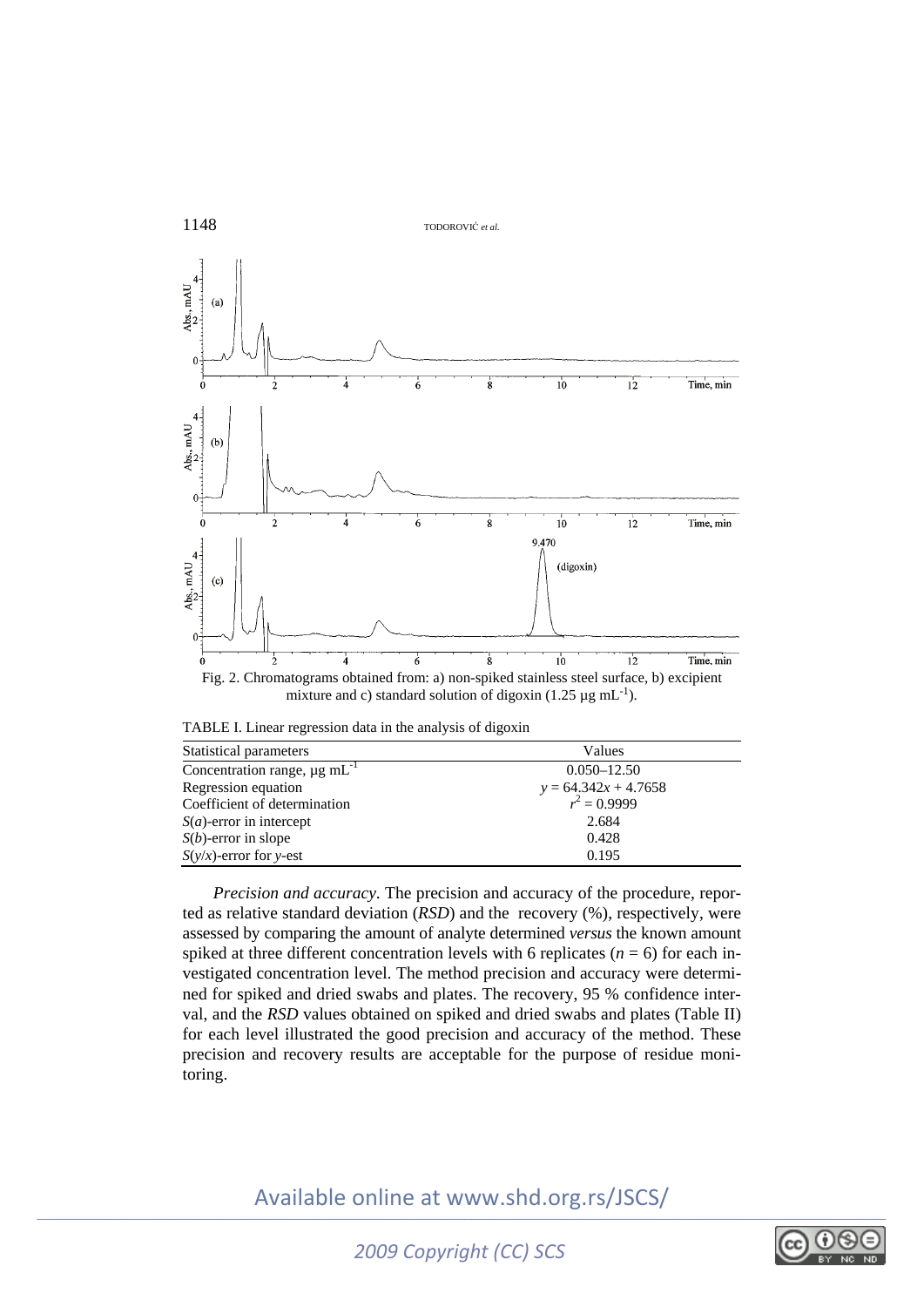| Samples | Amount added<br>$\mu$ g mL <sup>-1</sup> | Amount found<br>$\mu$ g m $L^{-1}$ | 95 % Confidence<br>interval, % | Recovery<br>$\frac{0}{0}$ | RSD / %<br>$n = 6$ |
|---------|------------------------------------------|------------------------------------|--------------------------------|---------------------------|--------------------|
| Swabs   | 0.125                                    | 0.116                              | $92.3 - 93.2$                  | 92.7                      | 3.1                |
|         | 0.625                                    | 0.580                              | 89.8–95.2                      | 92.5                      | 3.6                |
|         | 3.125                                    | 2.836                              | $89.9 - 91.6$                  | 90.7                      | 0.6                |
| Plates  | 0.125                                    | 0.107                              | $83.5 - 86.3$                  | 85.9                      | 3.0                |
|         | 0.625                                    | 0.530                              | $80.9 - 89.5$                  | 85.2                      | 6.3                |
|         | 3.125                                    | 2.461                              | $77.1 - 80.4$                  | 78.7                      | 1.3                |

TABLE II. Precision and accuracy of the results obtained from swabs and plates spiked with digoxin

The intermediate precision of the method was investigated by performing five consecutive injections of standard solutions on two different days by different analysts. On both days, the *RSD* was calculated for peak area responses obtained for the digoxin peak. The data obtained suggested that the method exhibited an acceptable intermediate precision with less than 1.0 % *RSD* for the digoxin standard solution when analyzed on two different days by two different analysts.

*Sample stability*. The stability of the digoxin in the swab matrix was tested. The spiked samples at all concentration levels were stored after analyses in the injector vials in the auto-sampler tray at ambient temperature for 7 days. All the samples were injected into the appropriate HPLC system after 24 h, 48 h and 7 days against fresh standard solutions. The stability of the standard digoxin solution (1.25  $\mu$ g mL<sup>-1</sup>) was also inspected after storage for 7 days at ambient temperature and refrigerated. No changes in the chromatography of the stored samples were found and no additional peaks were registered when compared with the chromatograms of the freshly prepared samples (Table III).

| Sample $(n = 3)$                        | Mean recovery $\pm IC^a$ , % |                |                |              |  |
|-----------------------------------------|------------------------------|----------------|----------------|--------------|--|
| µg per swab                             | ) h                          | 24 h           | 48 h           | 7 davs       |  |
| 0.625                                   | $92.2 + 1.7$                 | $93.5 + 1.8$   | $92.6 \pm 1.0$ | $93.2 + 0.6$ |  |
| 3.125                                   | $90.2 + 1.3$                 | $90.6 \pm 1.5$ | $90.7 \pm 0.8$ | $90.1 + 0.8$ |  |
| 15.62                                   | $88.9 + 1.2$                 | $89.3 + 0.8$   | $89.3 \pm 1.1$ | $88.9 + 1.3$ |  |
| $a_{\text{Total}}$ = 1 = $c = r$ ; i.e. |                              |                |                |              |  |

TABLE III. Stability results obtained from digoxin swab extract samples

**Interval of confidence** 

*Assay of swab samples collected from different locations within the equipment train* 

Swab samples from different locations within the manufacturing equipment train were submitted to the laboratory for analysis of residual digoxin. These samples were prepared and analyzed by the proposed method. Some of the results obtained for these samples are presented in Table IV. An example of a chromatogram which originated from Glatt WSG (Bowl bottom mesh point), which is below the limit per surface area (LSA) and above the LOQ is shown in Fig. 3.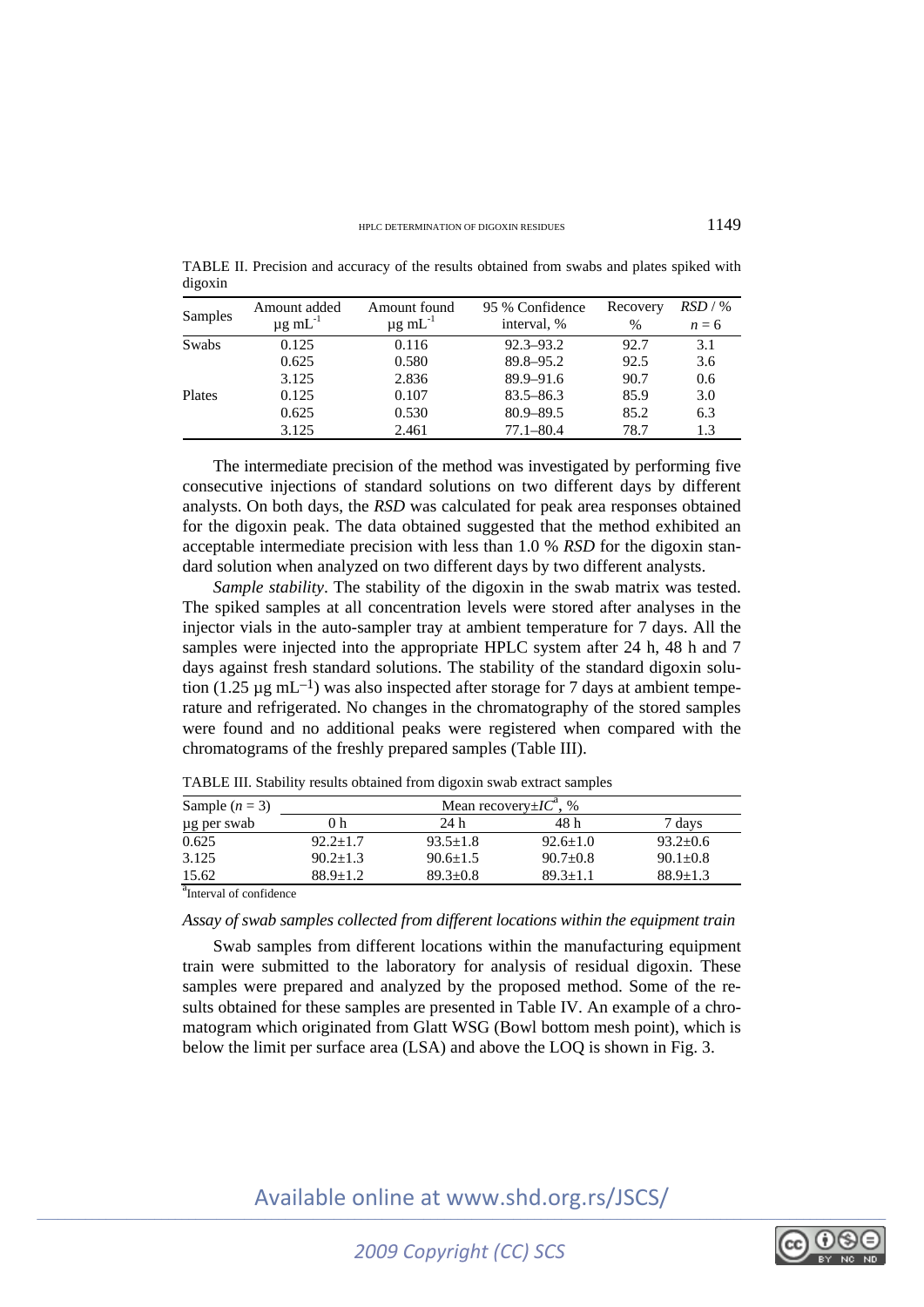| TABLE IV. Results obtained for the determination of digoxin in actual swab samples col-         |  |  |  |  |  |
|-------------------------------------------------------------------------------------------------|--|--|--|--|--|
| lected from 25 cm <sup>2</sup> swabbed area from different locations within the equipment train |  |  |  |  |  |

| Equipment swabbed                | Location swabbed           | Digoxin detected, µg per swab      |
|----------------------------------|----------------------------|------------------------------------|
| Material dispensing scoops       | Internal surface           | $<\!\!\mathit{LOQ}$                |
|                                  | Back round plate           | $<$ LOQ                            |
|                                  | External surface           | $\langle LOQ \rangle$              |
| High shear mixer – Diosna        | Bottom of gran. bowl       | $<$ LOQ                            |
|                                  | Chopper shaft              | $<$ LOQ                            |
|                                  | Impeller blade             | $<$ LOQ                            |
| Turbo sieve – Bohle              | Stainless steel inlet ring | $0.24(<$ <i>LSA</i> <sup>a</sup> ) |
|                                  | Product inlet, side wall   | $<$ LOO                            |
|                                  | Sieve unit                 | $<$ LOQ                            |
| Fluid bed dryer – Glatt WSG      | Inside wall                | $\langle LOQ$                      |
|                                  | Viewing window             | $\triangle$ LOQ                    |
|                                  | Bowl bottom mesh           | $0.87(<$ LSA)                      |
| Pillar hoist – FBD bowl inverter | Internal surface-top       | $<$ LOQ                            |
|                                  | Internal surface-bottom    | $<$ LOQ                            |
|                                  | Collar                     | $<$ LOQ                            |
| Washer – extractor Miele         | Drum back plate            | $<$ LOQ                            |
|                                  | Drum perforated surface    | $\triangle$ LOQ                    |
|                                  | Door-middle                | $\triangle$ LOQ                    |
| Metal detector $-$ Lock Met 30+  | In-feed chute              | $0.223(<$ LSA)                     |
|                                  | Reject device, corner      | $<\!\!\!LOO$                       |
|                                  | Reject flap                | $<$ LOQ                            |
| Deduster – Kramer                | Inlet plate                | $0.277(<$ LSA)                     |
|                                  | Dedusting helix            | $<\!\!\!LOO$                       |
|                                  | Outlet                     | $\triangle$ LOQ                    |
| Tablet press – Kilian            | The table                  | $0.357(<$ LSA)                     |
|                                  | Tablet chute cover         | $<\!\!\mathit{LOQ}$                |
|                                  | Main gate                  | $0.355(<$ LSA)                     |

aLimit per surface area

### **CONCLUSIONS**

In conclusion, a simple to use HPLC–UV method to quantify residues of the active pharmaceutical ingredient digoxin on swabs, in support of cleaning validation of pharmaceutical manufacturing equipment, was developed. Validation studies showed that the HPLC–UV method is selective, linear, precise and accurate. To extract the digoxin residues from the surfaces, a wipe test procedure using two cotton swabs is recommended. The recoveries obtained from the stainless steel surfaces were close to 80 % or higher and there was no interference from the cotton swab. Stability studies show that the digoxin swab samples are, at least, stable over the investigated 7 days. The overall procedure can be used as part of a cleaning validation program in the pharmaceutical manufacture of digoxin.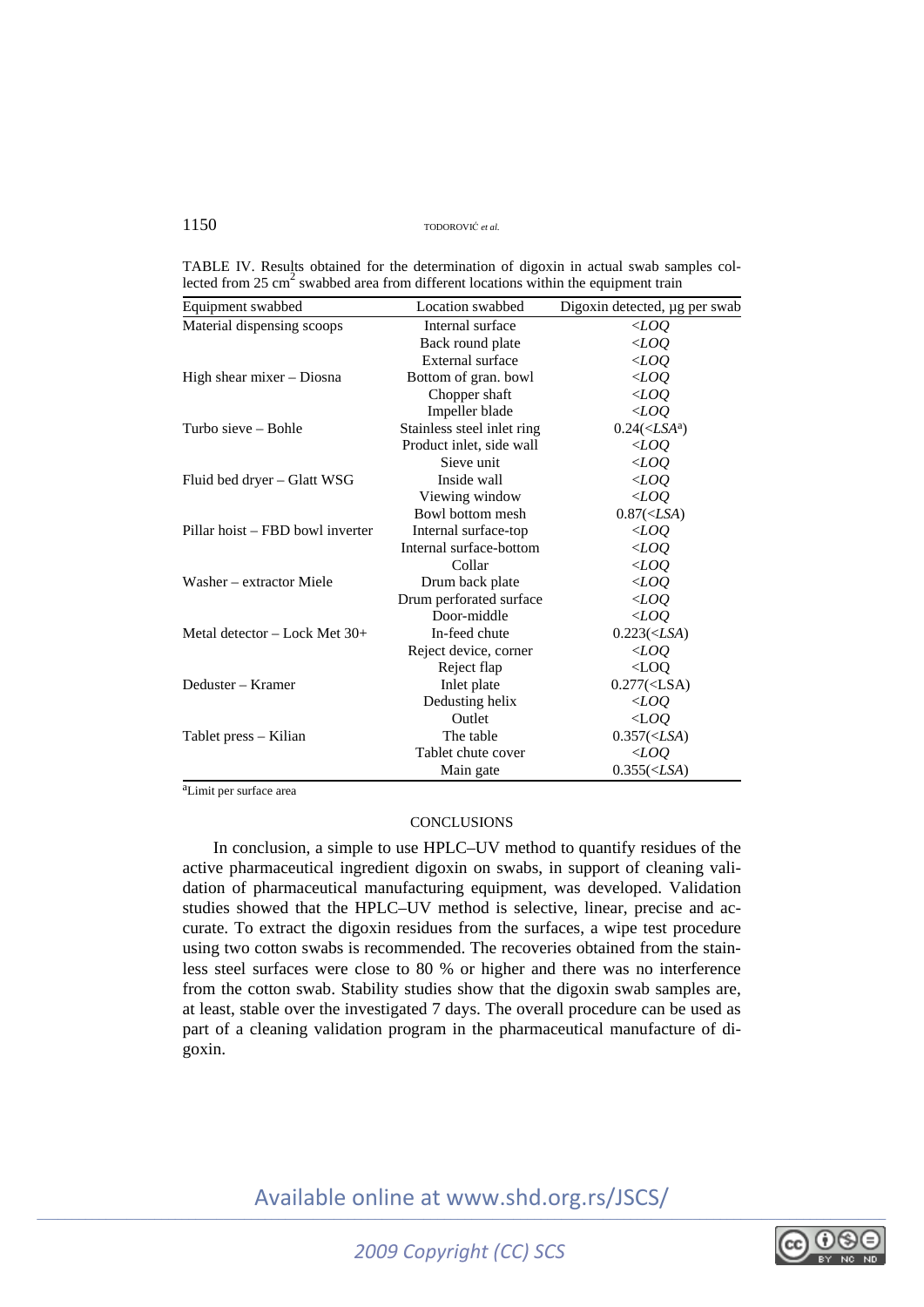



#### ИЗВОД

#### ВАЛИДАЦИЈА HPLC–UV МЕТОДЕ ЗА ОДРЕЂИВАЊЕ ОСТАТАКА ДИГОКСИНА НА ПОВРШИНИ ПРОИЗВОДНЕ ОПРЕМЕ

ЗОРАН Б.ТОДОРОВИЋ $^1$ , МИОДРАГ Л. ЛАЗИЋ $^1$ , ВЛАДА Б. ВЕЉКОВИЋ $^1$  и ДРАГАН М. МИЛЕНОВИЋ $^2$ 

<sup>1</sup> Технолошки факулійейі, Булевар ослобођења 124, 16000 Лесковац, Универзийейі у Нишу<br>2. <sup>2. из</sup>драва в Асітуів". Одва ви в аналийникої развоїв. Влайкова 100, 16000 Лескован <sup>2</sup> "Здравље-Actavis", Одељење аналишичког развоја, Влајкова 199, 16000 Лесковац

У фармацеутској индустрији, веома битан елемент представља уклањање могућих остатака активних супстанци са опреме и других површина укључених у производни процес. Процедура чишћења мора бити потврђена, те се стога мора посветити посебна пажња методи за одређивање остатака активних супстанци у траговима. Развијена је и потврђена HPLC–UV метода за одређивање остатака дигоксина на челичним површинама да би се контролисала процедура чишћења. Памучни брисеви, квашени метанолом, коришћени су за уклањање остатака дигоксина са челичне површине, а добијене вредности за препокривање износиле су 85,92, 85,22 и 78,74 %, на три концентрациона нивоа. Прецизност резултата, представљена као релативна стандардна девијација (*RSD*), била је испод 6,3 %. Метода је потврђена у опсегу концентрација 0,05–12,5 µg mL-1. Мале количине остатака дигоксина одређене су помоћу HPLC коришћењем Symmetry C18 колоне ((150×4,6) mm, 5 µm), на 20 °C, са мобилном фазом ацетонитрил–вода (28:72, v/v) и протоком од 1,1 mL min<sup>-1</sup>, инјекционом запремином од 100 µL и таласном дужином за детекцију од 220 nm. Коришћењем поменуте процедуре, развијена је, потврђена и примењена једноставна, селективна и осетљива HPLC–UV метода за одређивање остатака дигоксина на челичним површинама.

(Примљено 25. фебруара, ревидирано 15. Маја 2009)

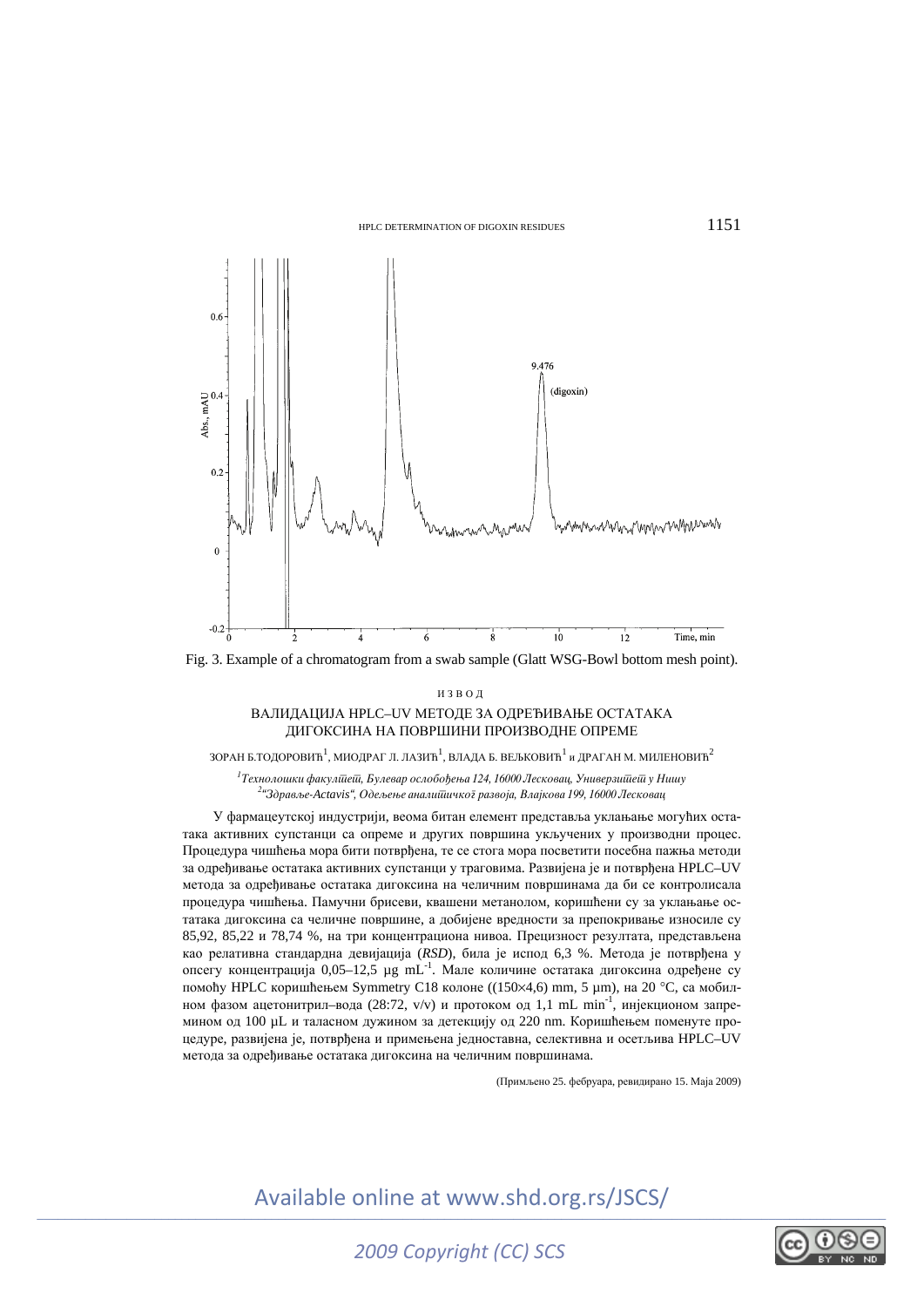#### **REFERENCES**

- 1. *Guide to Inspections Validation of Cleaning Processes*, U.S. Food and Drug Administration, (FDA), Office of Regulatory Affairs, Washington, DC, pp. 1–6, http://www.fda.gov/ /ora/inspect\_ref/igs/valid.html (accessed 20 April, 2009)
- 2. *Cleaning Validation Guidance, Guidance on aspects of cleaning validation in active pharmaceutical ingredient plants*, http://apic.cefic.org/pub/pub-cleaning-validation.pdf (accessed 20 April, 2009)
- 3. *Guide to Cleaning Validation in API plants, Cleaning Validation in Active pharmaceutical ingredient manufacturing plants*, available at: http://apic.cefic.org/pub/ /4CleaningVal9909.pdf (accessed 20 April, 2009)
- 4. *World Health Organization, Supplementary guidelines on good manufacturing practices (GMP): Validation*, Working document QAS/03.055/Rev.2, pp. 24–33, http://www.who.int/ /medicines/services/expertcommittees/pharmprep/Validation\_QAS\_055\_Rev2combined.pdf (accessed 20 April, 2009)
- 5. R. Klinkenberg, B. Streel, A. Ceccato, *J. Pharm. Biomed. Anal.* **32** (2003) 345
- 6. T. T. Fazio, A. K. Singh, E. R. M. Kedor-Hackmann, M. I. R. M. Santoro, *J. Pharm. Biomed. Anal.* **43** (2007) 1495
- 7. T. Mirza, M. J. Lunn, F. J. Keeley, R. C. George, J. R. Bodenmiller, *J. Pharm. Biomed. Anal.* **19** (1999) 747
- 8. D. Belachew, K. M. McErlane, *J. Pharm. Sci.* **71** (1982) 777
- 9. M. Song, M. Li, X. Hu, *CA* 143:139350 [2005:435677]
- 10. B. Pekić, B. Slavica, *Memoir of Matica Srpska for natural Sciences* **84** (1993) 73
- 11. D. M. Popova, T. N. Konyakhina, V. A. Semenova, A. P. Arzamastsev, *Farm. Zhurnal (Kiev)* **3** (1983) 44 (in Russian)
- 12. D. Belachew, E. Kwong, K. M. McErlane, *J. Chromatogr.* **240** (1982) 137
- 13. M. C. Castle, *J. Chromatogr.* **115** (1975) 437
- 14. Q. Zhang, *CA* 144:94565 [2005:1317285]
- 15. X. Ouyang, Y. He, *CA* 142:397882 [2005:236821]
- 16. D. Ivanović, M. Medenica, D. Radulović, Z. Djugumović, *Drug Dev. Ind. Pharm*. **21** (1995) 1789
- 17. T. Hagiwara, K. Nakayama, K. Akiyama, M. Doguchi, *CA* 111:140376 [1989:540376]
- 18. T. Hagiwara, K. Akiyama, *CA* 106:144053 [1987:144053]
- 19. T. Sugiyama, R. Matsuyama, S. Usui, Y. Katagiri, K. Hirano, *Biol. Pharm. Bull.* **23** (2000) 274
- 20. V. S. M. Varma, N. Kapoor, M. Sarkar, R. Panchagnula, *J. Chromatogr. B* **813** (2004) 347
- 21. E. Reh, H. Jork, *Fres. Zeitsch. Anal. Chem.* **318** (1984) 264
- 22. A. J. Morais, A. R. Zlotecki, E. Sakmar, L. P. Stetson, G. J. Wagner, *Res. Comm. Chem. Pathol. Pharmacol.* **31** (1981) 285
- 23. S. Shi, Z. Li, H. Chen, F. Zeng, *J. Chromatogr. B* **875** (2008) 405
- 24. C. B. Fernao, K. Wolfgang, A. R. Rubens, B. O. Alaide, *Quimica Nova* **20** (1997) 481 (in Portuguese)
- 25. Y. Ikeda, Y. Fujii, M. Yamazaki, *J. Nat. Prod.* **55** (1992) 748
- 26. M. J. Nozal, J. L. Bernal, J. J. Jimenez, M. T. Martin, F. J. Diez, *J. Chromatogr. A* **1024** (2004) 115
- 27. M. J. Nozal, J. L. Bernal, L. Toribio, M. T. Martin, F. J. Diez, *J. Pharm. Biomed. Anal.* **30** (2002) 285